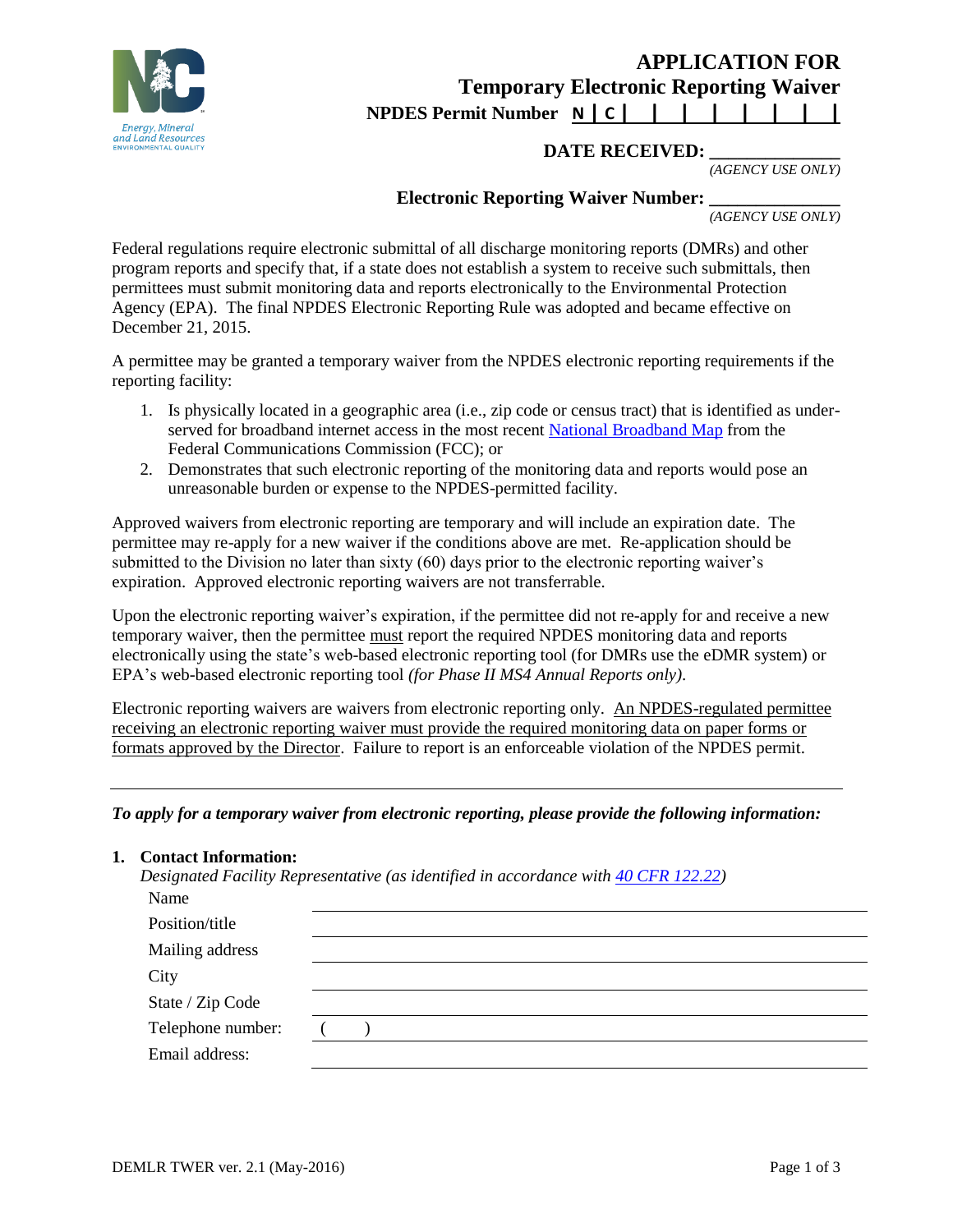## **2. Facility Location Information:**

| Owner name                   |  |
|------------------------------|--|
| Facility name                |  |
| Street address or state road |  |
| City                         |  |
| State / Zip Code             |  |
| County                       |  |

# **3. Brief Explanation for Waiver Request:**

*If the space provided is not sufficient, attach the explanation on a separate sheet of paper.*

#### **4. Copy of the Relevant FCC Information**

If applicable, attach a copy of the relevant FCC information, from the most recent FCC report addressing such issues, identifying the zip code or census tract where the facility is located as being under-served for broadband internet access. The FCC web page is found at the following address: [http://www.fcc.gov/.](http://www.fcc.gov/)

#### **5. Applicant Certification**

I certify under penalty of law that this document and all attachments were prepared under my direction or supervision in accordance with a system designed to assure that qualified personnel properly gather and evaluate the information submitted. Based on my inquiry of the person or persons who manage the system, or those persons directly responsible for gathering the information, the information submitted is, to the best of my knowledge and belief, true, accurate, and complete. I am aware that there are significant penalties for submitting false information, including the possibility of fine and imprisonment for knowing violations.

\_\_\_\_\_\_\_\_\_\_\_\_\_\_\_\_\_\_\_\_\_\_\_\_\_\_\_\_\_\_\_\_\_\_\_\_\_\_\_\_\_\_\_\_\_\_\_\_\_\_\_\_\_\_\_\_\_\_\_\_\_\_\_\_\_\_\_\_\_\_\_\_\_\_\_\_\_\_\_\_\_

|  | Signature of Designated Facility Representative | Date |
|--|-------------------------------------------------|------|
|  |                                                 |      |

## **North Carolina General Statute [§ 143-215.6B](http://www.ncga.state.nc.us/EnactedLegislation/Statutes/HTML/BySection/Chapter_143/GS_143-215.6B.html) provides that:**

Any person who knowingly makes any false statement representation, or certification in any application, record, report, plan, or other document filed or required to be maintained under this Article or a rule implementing this Article; or who knowingly makes a false statement of a material fact in a rulemaking proceeding or contested case under this Article; or who falsifies, tampers with, or knowingly renders inaccurate any recording or monitoring device or method required to be operated or maintained under this Article or rules of the Commission implementing this Article, shall be guilty of a Class 2 misdemeanor which may include a fine not to exceed ten thousand dollars (\$10,000). [18 U.S.C. Section 1001](http://uscode.house.gov/uscode-cgi/fastweb.exe?getdoc+uscview+t17t20+584+0++%28%29%20%20AND%20%28%2818%29%20ADJ%20USC%29%3ACITE%20AND%20%28USC%20w%2F10%20%281001%29%29%3ACITE%20%20%20%20%20%20%20%20%20) provides a punishment by a fine or imprisonment not more than 5 years, or both, for a similar offense.